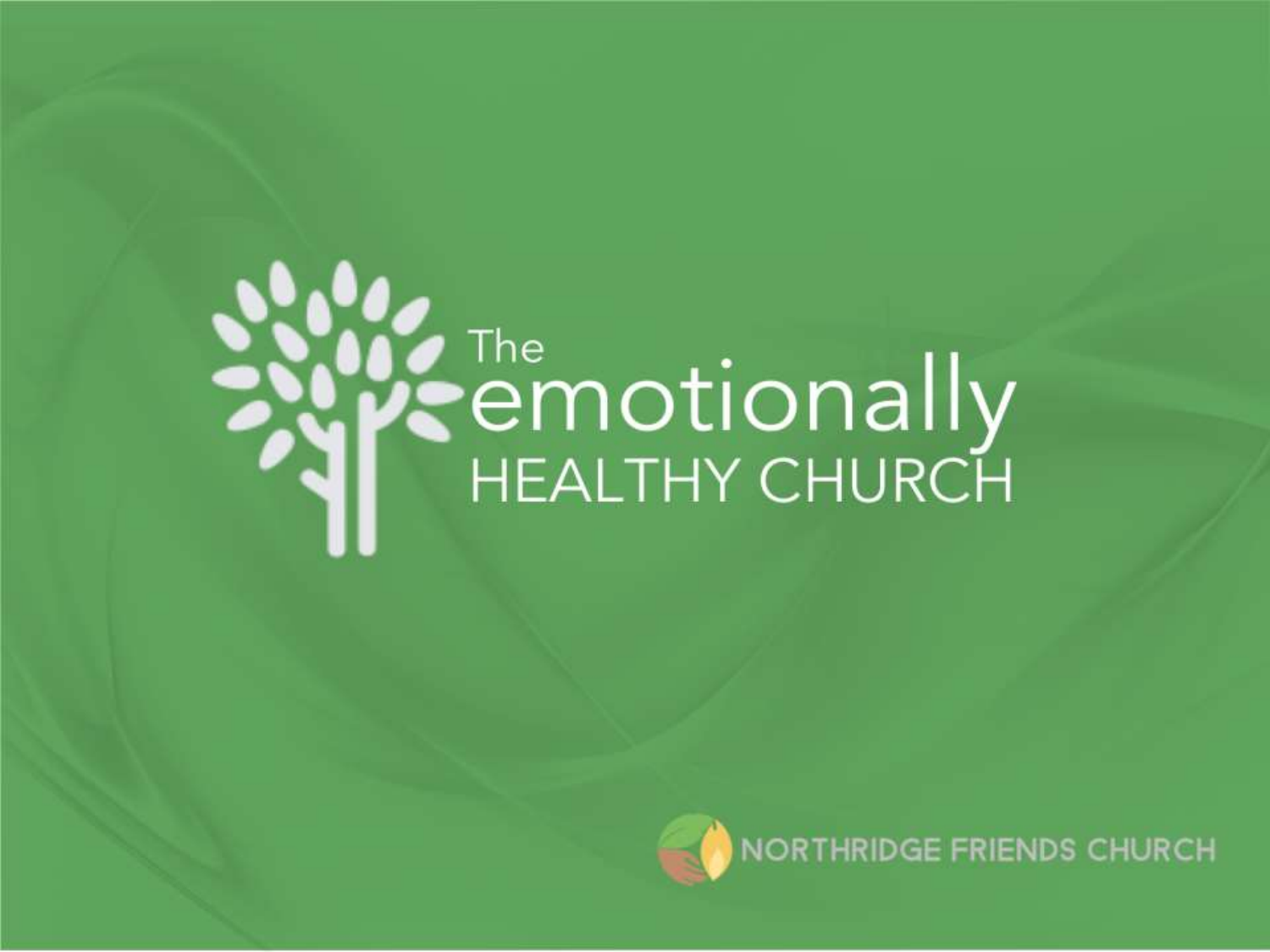### Phase 1: Paying Attention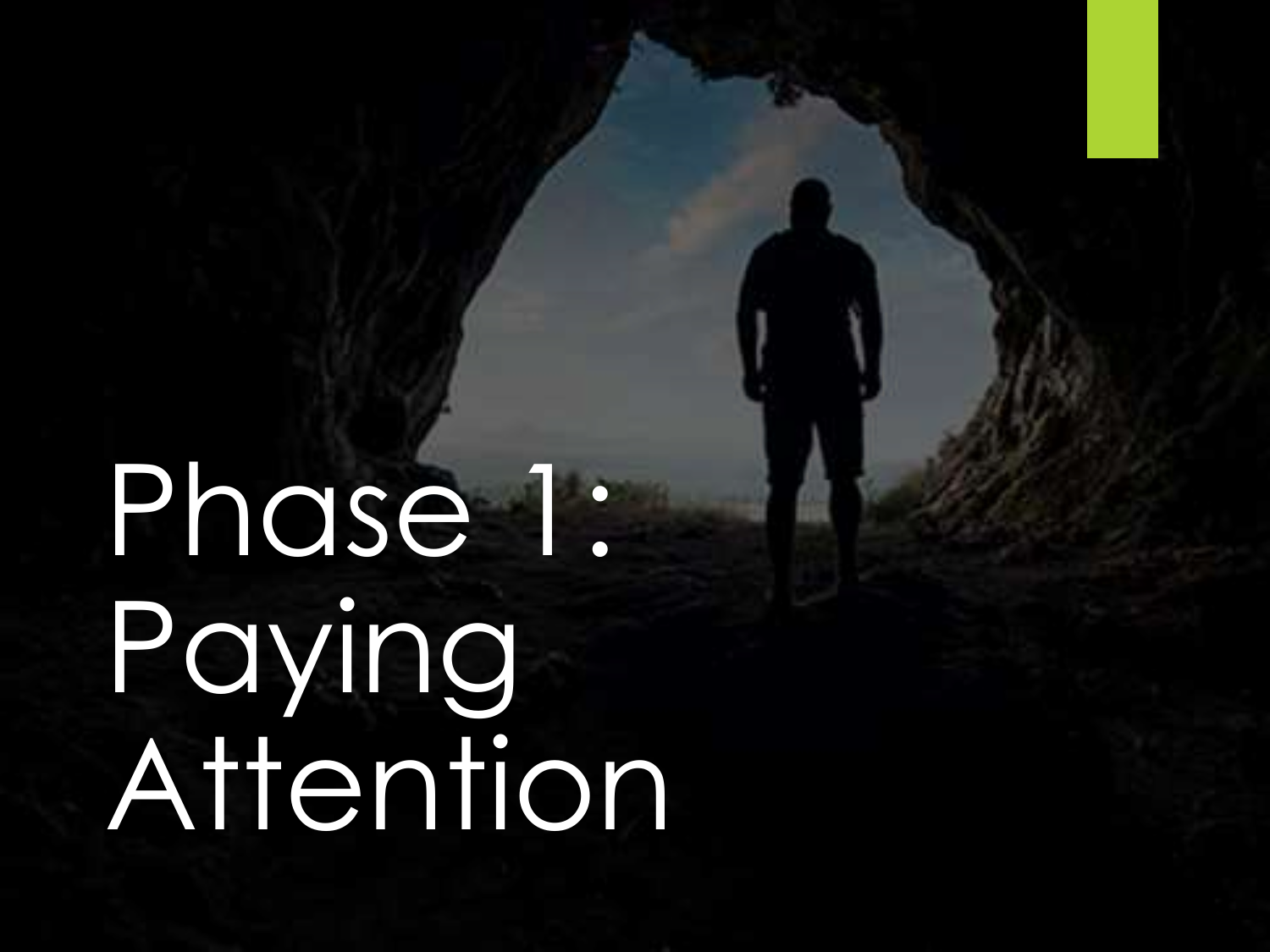#### 2 Samuel 1:17-27

- **17:** David took up this lament concerning Saul and his son Jonathan,**<sup>18</sup>** and he ordered that the people of Judah be taught this lament of the bow (it is written in the Book of Jashar):
- **19** "A g[a](https://www.biblegateway.com/passage/?search=2+Samuel+1:17-27&version=NIV#fen-NIV-8042a)zelle<sup>[a]</sup> lies slain on your heights, Israel. How the mighty have fallen!
- **<sup>20</sup>** "Tell it not in Gath, proclaim it not in the streets of Ashkelon, lest the daughters of the Philistines be glad, lest the daughters of the uncircumcised rejoice.

 **<sup>21</sup>** "Mountains of Gilboa, may you have neither dew nor rain, may no showers fall on your terraced fields.<sup>[\[b](https://www.biblegateway.com/passage/?search=2+Samuel+1:17-27&version=NIV#fen-NIV-8044b)]</sup> For there the shield of the mighty was despised, the shield of Saul—no longer rubbed with oil.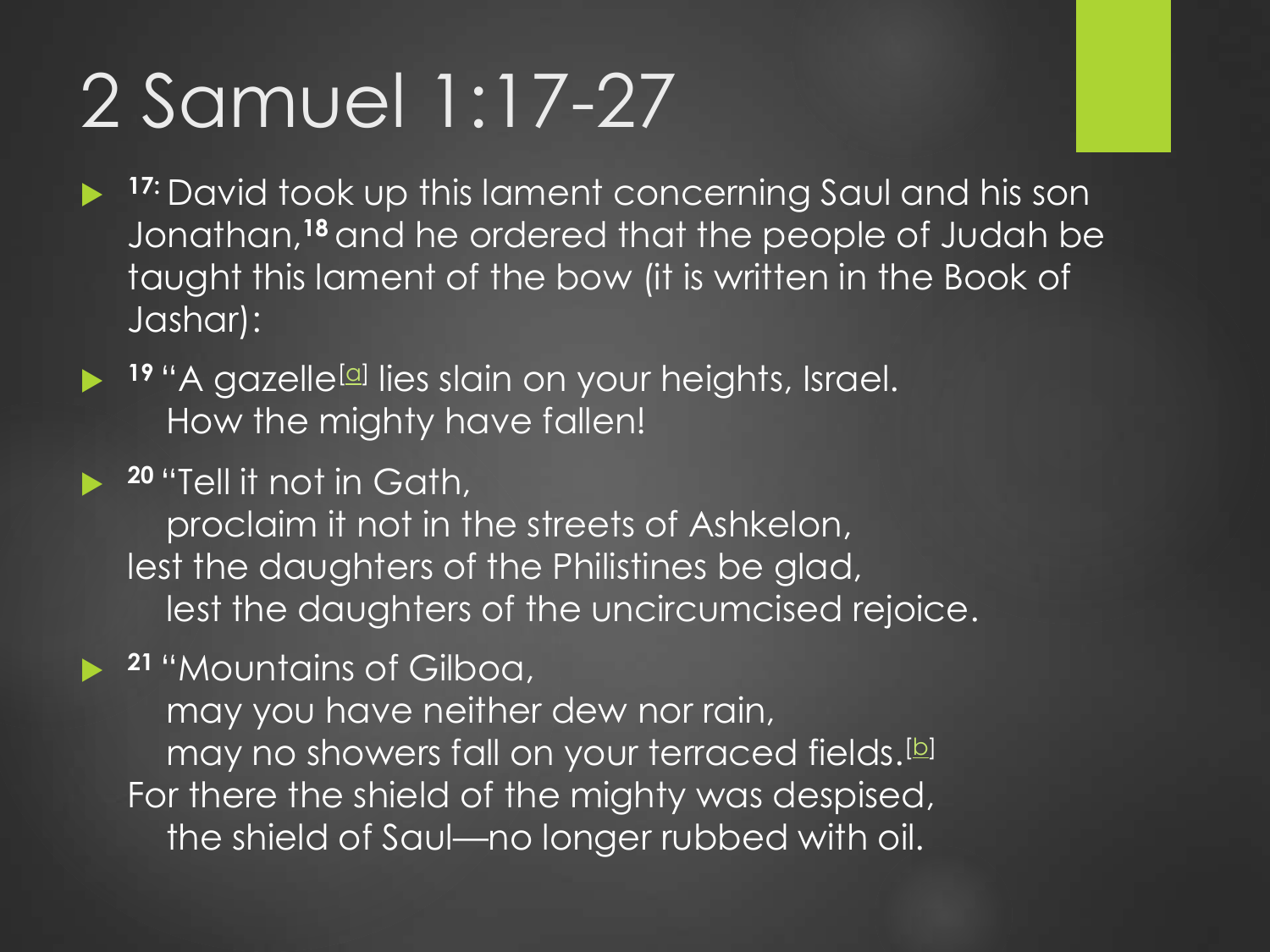**22** "From the blood of the slain, from the flesh of the mighty, the bow of Jonathan did not turn back, the sword of Saul did not return unsatisfied. **<sup>23</sup>** Saul and Jonathan in life they were loved and admired, and in death they were not parted. They were swifter than eagles, they were stronger than lions. **<sup>24</sup>** "Daughters of Israel, weep for Saul, who clothed you in scarlet and finery, who adorned your garments with ornaments of gold. **► <sup>25</sup> "How the mighty have fallen in battle!** Jonathan lies slain on your heights. **<sup>26</sup>** I grieve for you, Jonathan my brother; you were very dear to me. Your love for me was wonderful, more wonderful than that of women.

**► <sup>27</sup> "How the mighty have fallen!** The weapons of war have perished!"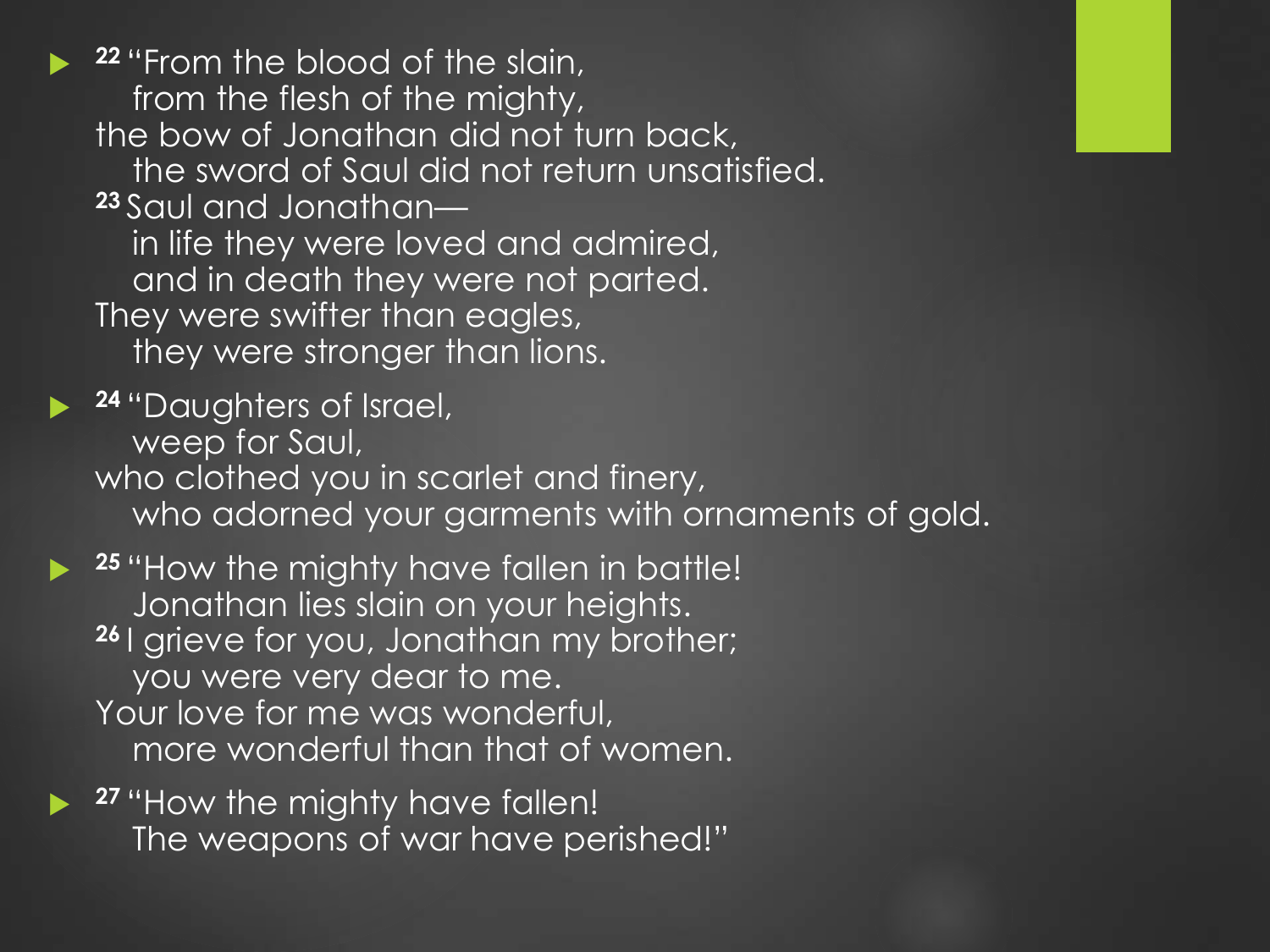# **SEMOTIONALLY**



NORTHRIDGE FRIENDS CHURCH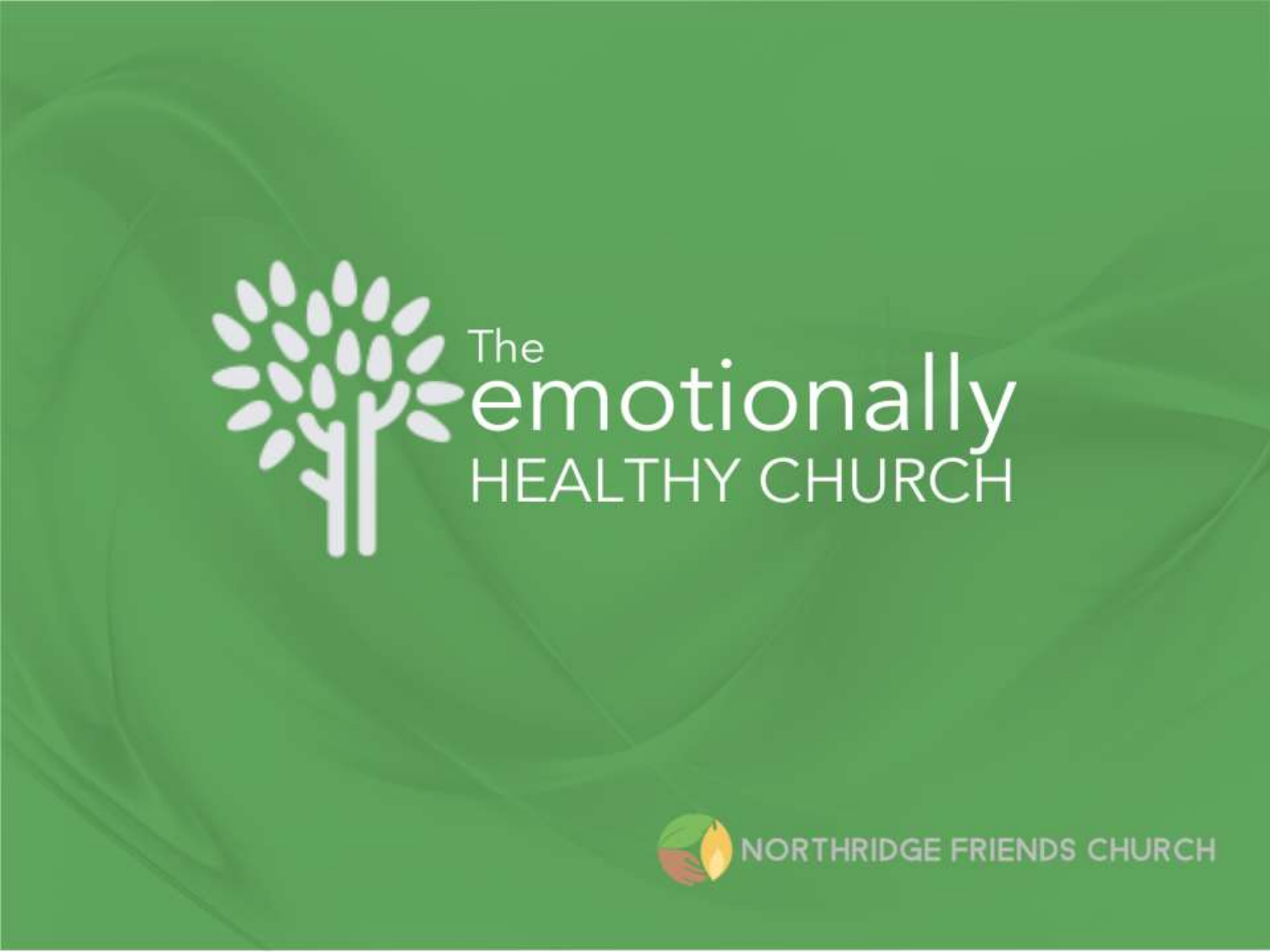Phase 2: Living in the Confusing In-Between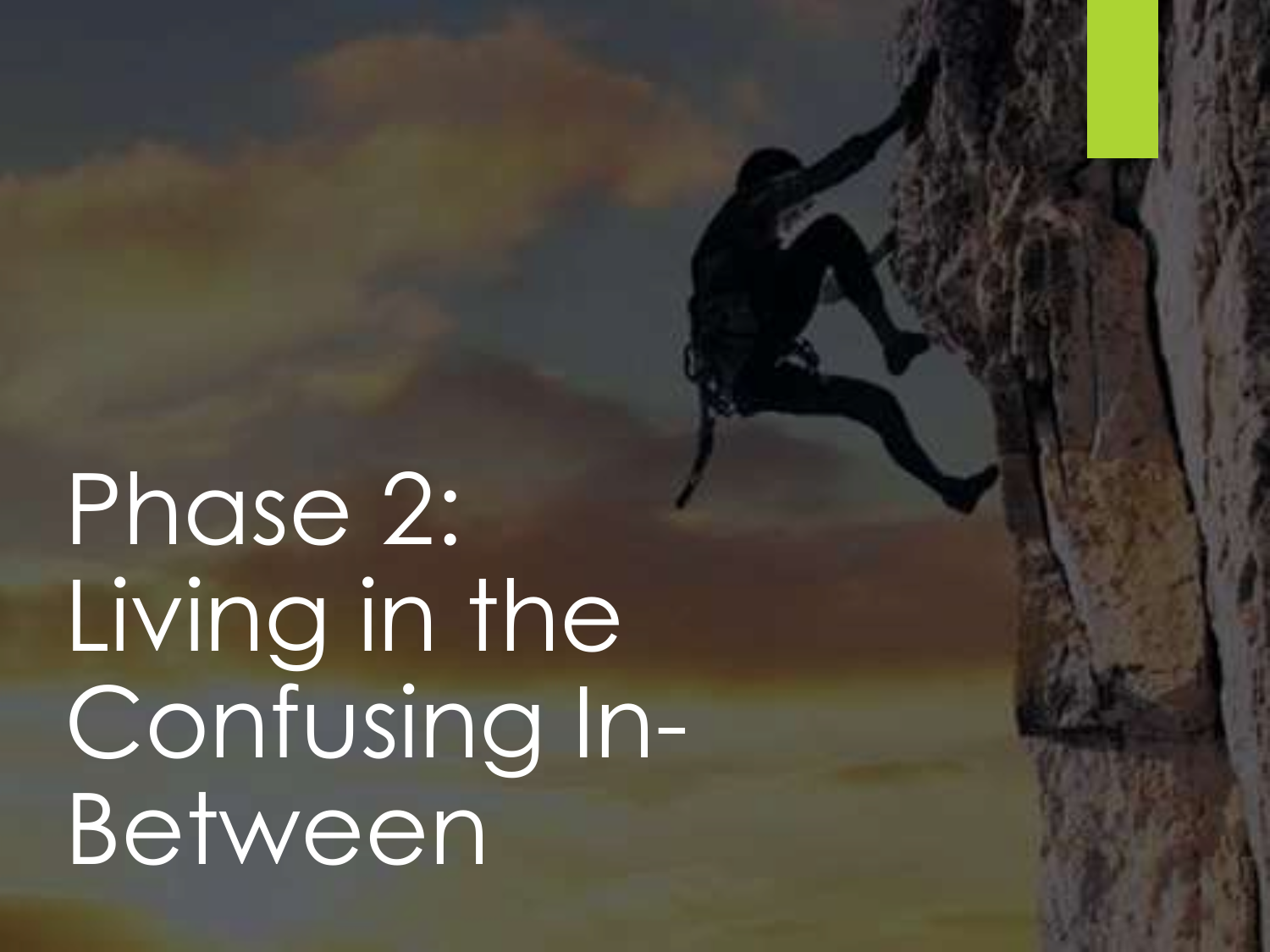#### *Lament for a Son* by Nicholas Wolterstorff

God didn't shape the mountain so my son wouldn't fall off. Neither could I say that there is nothing God could do about it. I can only endure. I do not know why God didn't prevent Eric's death. I live without the question. To live without the answer is precarious. I have no explanation. I can do nothing else but endure in the face of this deepest and most painful of mysteries. I believe in God the Father Almighty maker of heaven and earth and the resurrection of Jesus Christ. I also believe that my son's life was cut off in it's prime. I cannot fit these pieces together, I am at a loss. To the most agonizing question I have ever asked, I do not know the answer. I do not know why God would watch him fall, I do not know why God would watch me wounded. I cannot even guess."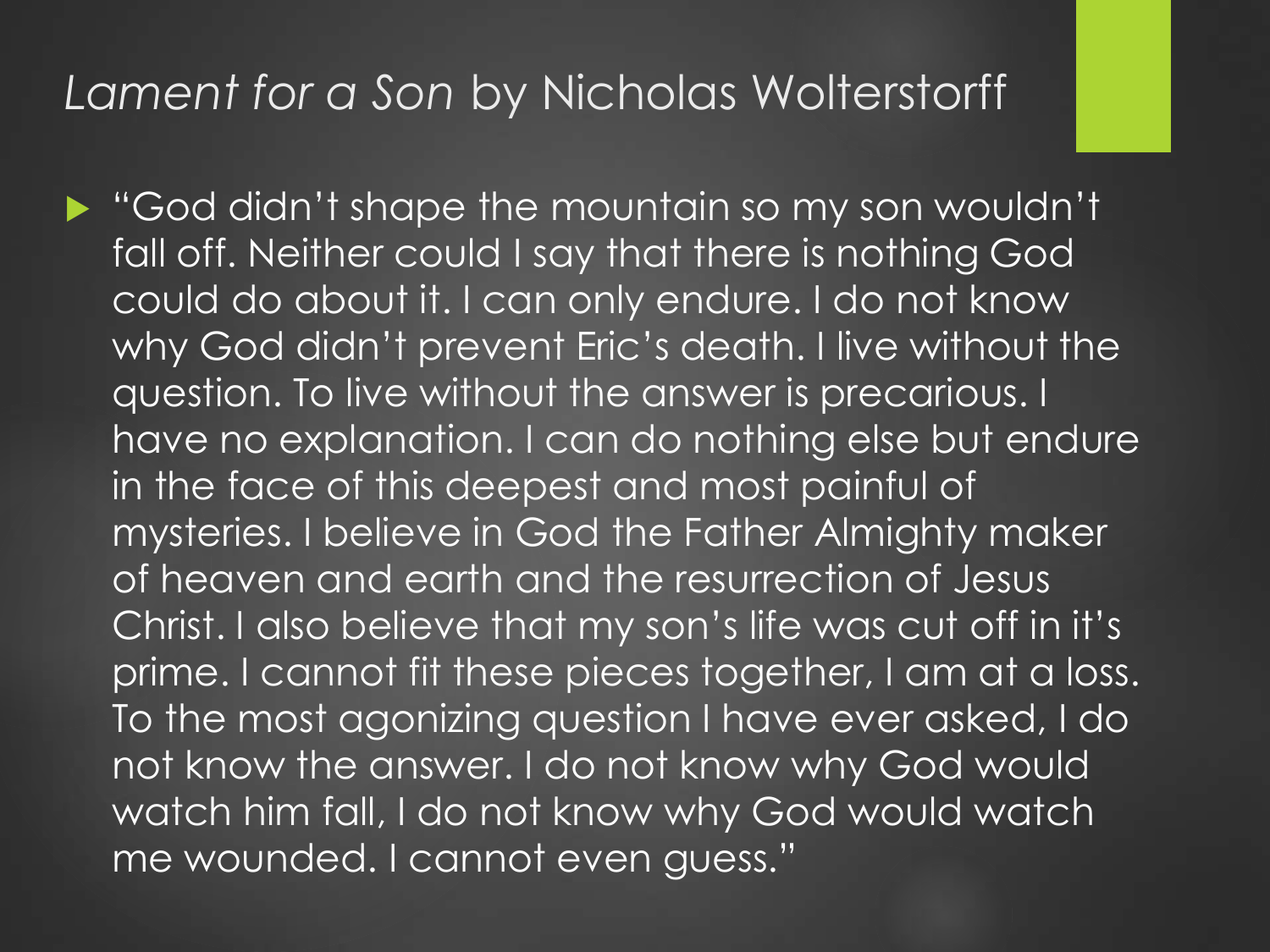#### Phase 3: Allowing the Old to Birth New